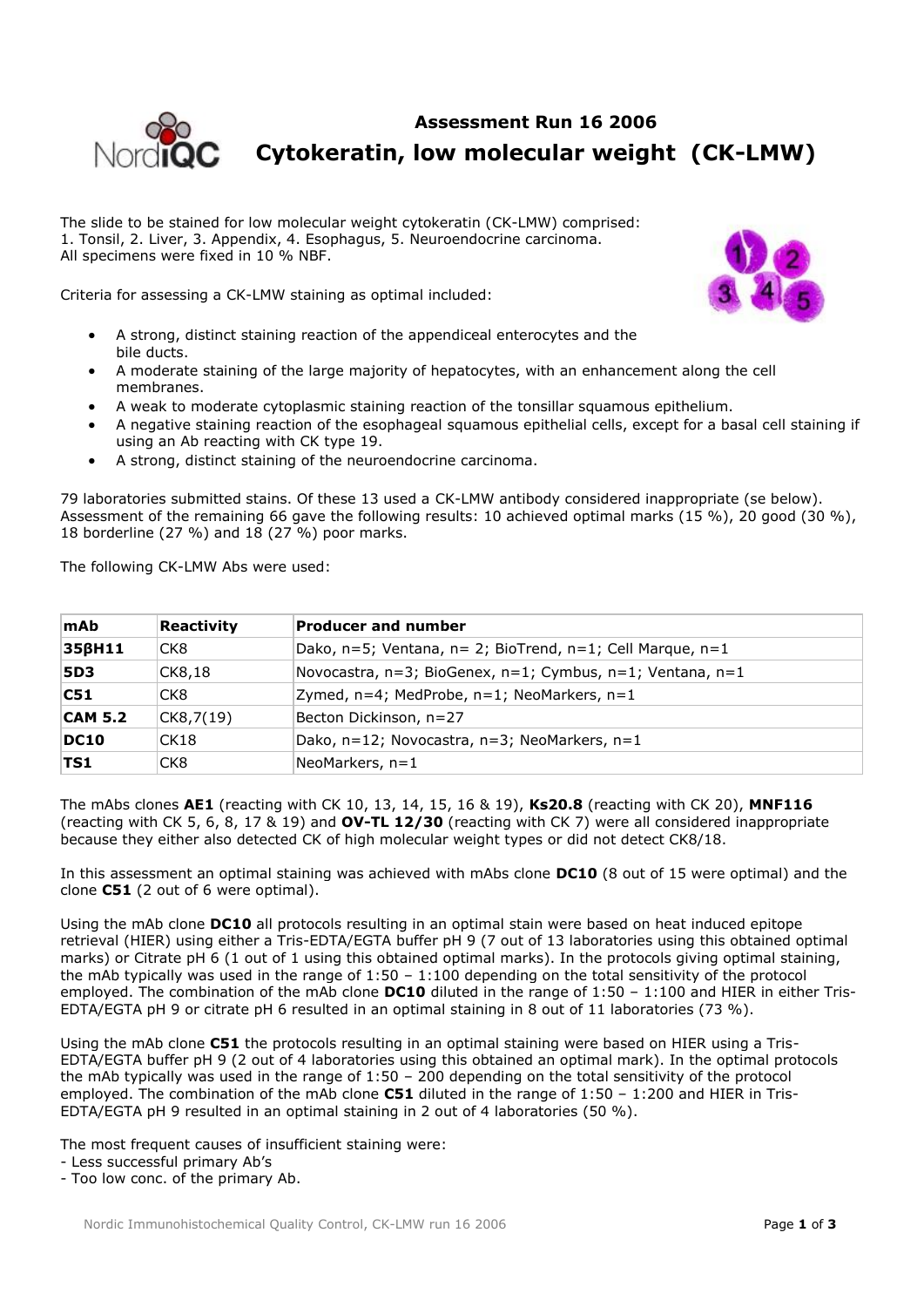In this assessment the prevalent feature of an insufficient staining was a too weak or false negative staining of the hepatocytes. In general the majority of the laboratories were able to detect CK-LMW in the columnar epithelial cells of the bile ducts and in the appendix. However for a diagnostic purpose (and demonstrated in previous NordiQC assessments of both CK-LMW (run 9) and Pan CK (run 15) it can be of utmost importance to be capable to demonstrate the relative low CK-LMW in hepatocytes to be sure to demonstrate CK in i.e. seminoma, small cell lung cancer and equivalent tumours which traditionally only express limited amounts of CK.

It should also be notified that the most frequent cause for insufficient staining in this assessment seemed to be related to the choice of the primary Ab. 17 out of 27 laboratories using the mAb clone **CAM5.2** (63 %) and 10 out of 12 using the clone **35βH11** (83 %) were marked as insufficient.

## **Conclusion**

- The mAb clones **DC10** and **C51** seems to be the most sensitive and reproducible Abs for CK-LMW
- HIER (preferably in an alkaline buffer) is highly recommended for optimal performance
- Hepatocytes (or equivalent cells) expressing low amounts of CK-LMW should be used as control.

CK-LMW was also assessed in Run 9, in which 54 laboratories participated. Out of these, 23 laboratories (43%), which had an insufficient staining, were given specific recommendations to improve their protocol. 16 of them submitted a new CK-LMW stain in run 16. Seven followed the recommendation and five of them (71 %) improved from insufficient to sufficient. 9 laboratories did not follow the recommendations and none improved.

The overall proportion of insufficient staining in this run increased from 43 % in run 9 to 54 % in run 16. This can be due to more factors and is not necessary an indicator of a decline in the laboratory performance. However, it is noteworthy that many laboratories seem to use less successful primary Abs. Most likely they could improve their results simply by using either clone **DC10** or **C51** with HIER. Among the laboratories using the clones **DC10** or **C51** only 3 out of 22 (14 %) had an insufficient staining whereas among the laboratories using i.e. the clones **CAM5.2** or **35βH11** 27 out of 39 (69 %) had an insufficient staining.



Fig. 1a

Optimal staining for CK-LMW of the liver. The majority of the hepatocytes show a distinct, moderate to strong, predominantly membranous reaction.





Staining for CK-LMW of the liver using an insufficient protocol (same field as in Fig. 1a.). Only the bile duct epithelial cells are demonstrated while the hepatocytes are unstained or only weakly positive.